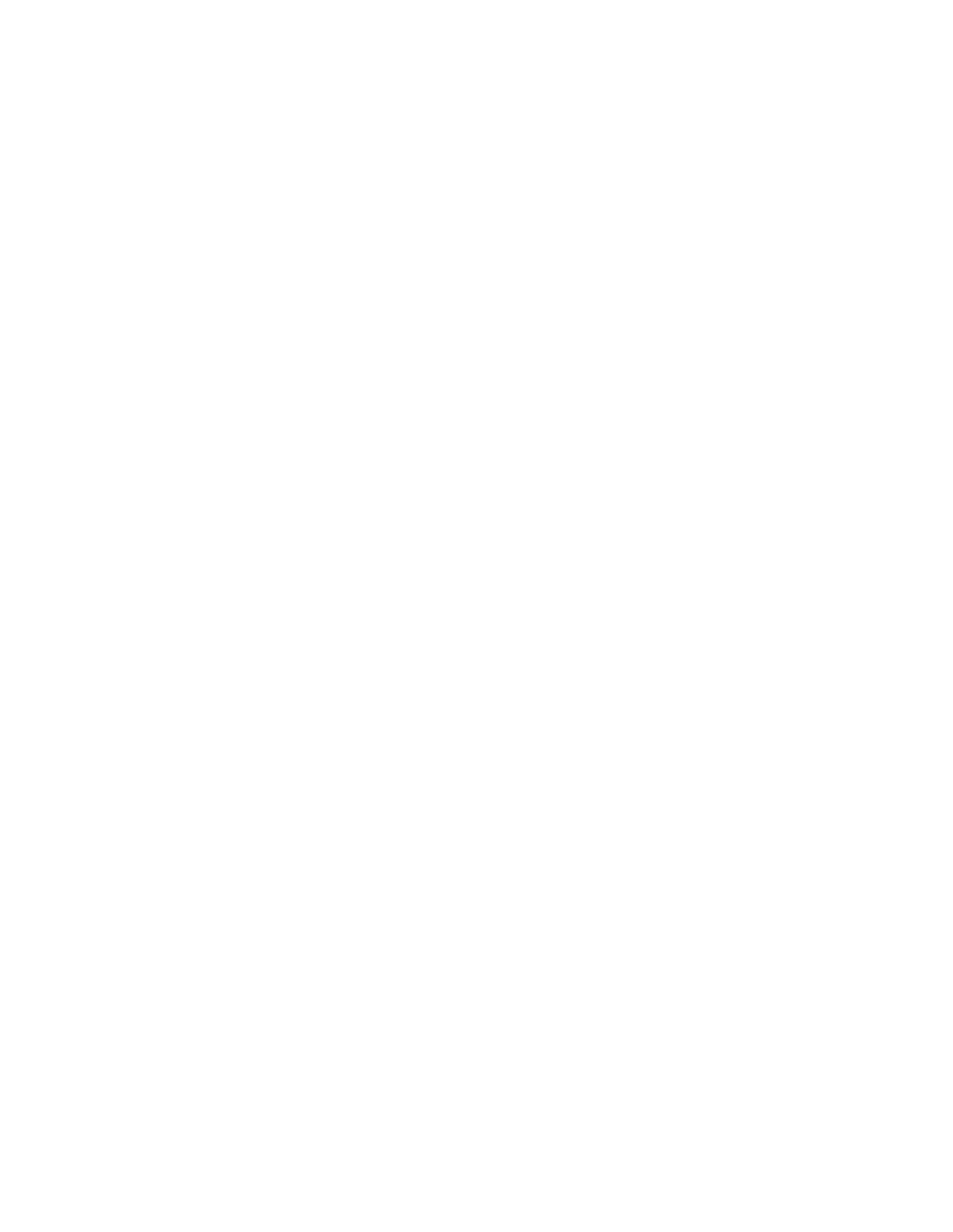**Military Appreciation Night held at the Wyndham Atlantic Resort**

### **Upcoming Events:**

**2 April 2022 1700 – 5 p.m.**  Sea Cadet Ball Wyndham Newport Hotel

*4 April 2022 1700 – 5 p.m.*  Board Meeting Wyndham Newport Hotel

**On 04 November 2021, the Newport County Council of the Navy League held the annual Military Appreciation Night dinner to honor our local sea service members. Over 150 people attended the event including local sea service members, business associates, community affiliates and council members. Navy Band Northeast provided music for the opening, and the Naval Sea Cadets expertly served as the Color Guard. While no specific awards were presented to our sea service members at this event, all were recognized for protecting our freedom. RADM Shoshana Chatfield, President of the U.S. Naval War College addressed the attendees, describing the importance of maritime security and how the Naval War College educates future leaders in all services. She highlighted the remarkable support the Naval War College receives from the local Newport community that makes this a highly desirable duty station. The generous support of our many sponsors made this event special for our sea service members, and we are grateful for their generosity!**



**Colors presented by the Sea Cadet Color Guard at the Navy League Military Appreciation Night**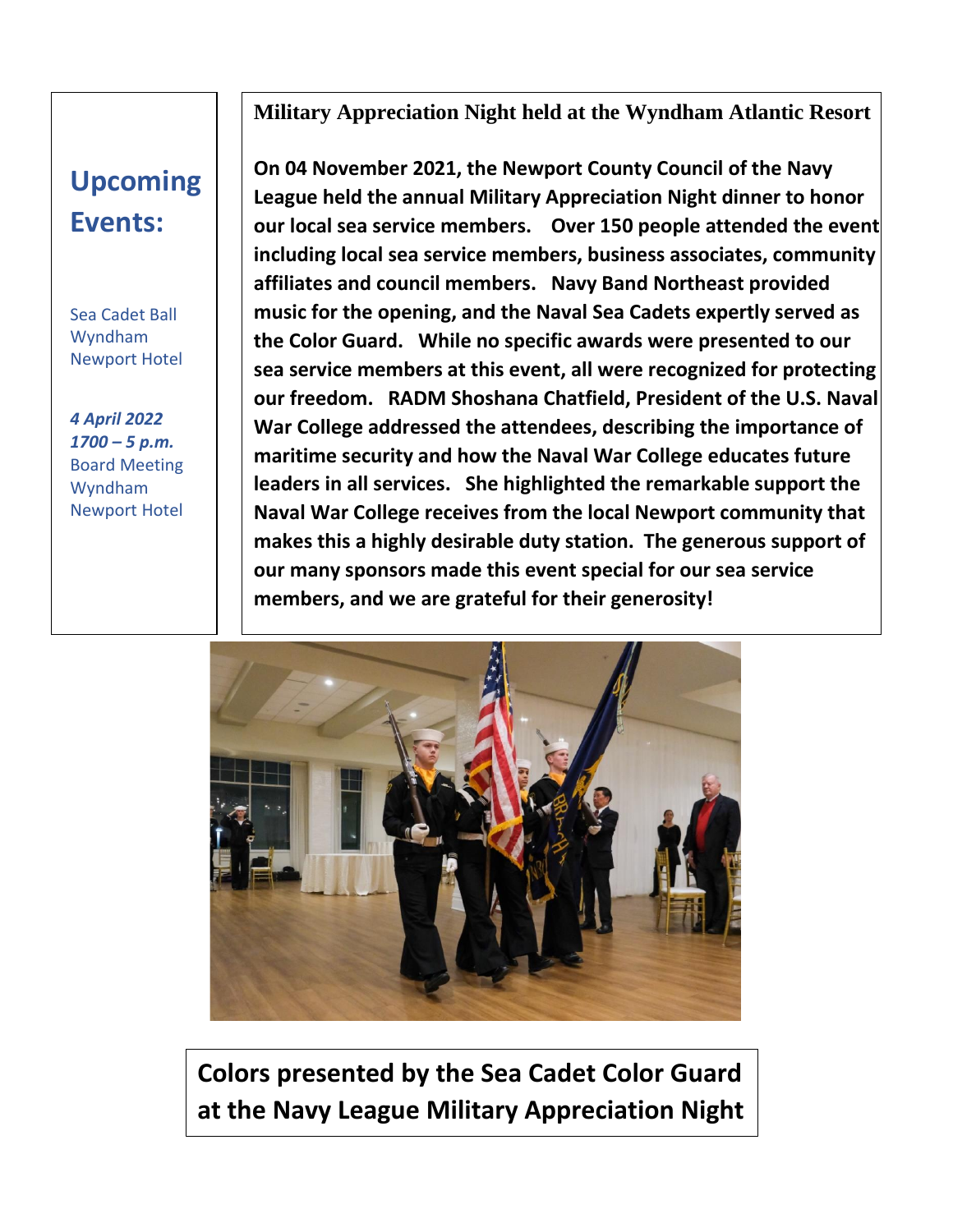### **Military Appreciation Night and Annual Dinner 2021**



**RADM Shoshana Chatfield, President, U.S. Naval War College, was the guest speaker at Military Appreciation Night**



**Newport County Council President Mike White speaks to the guests at Military Appreciation Night**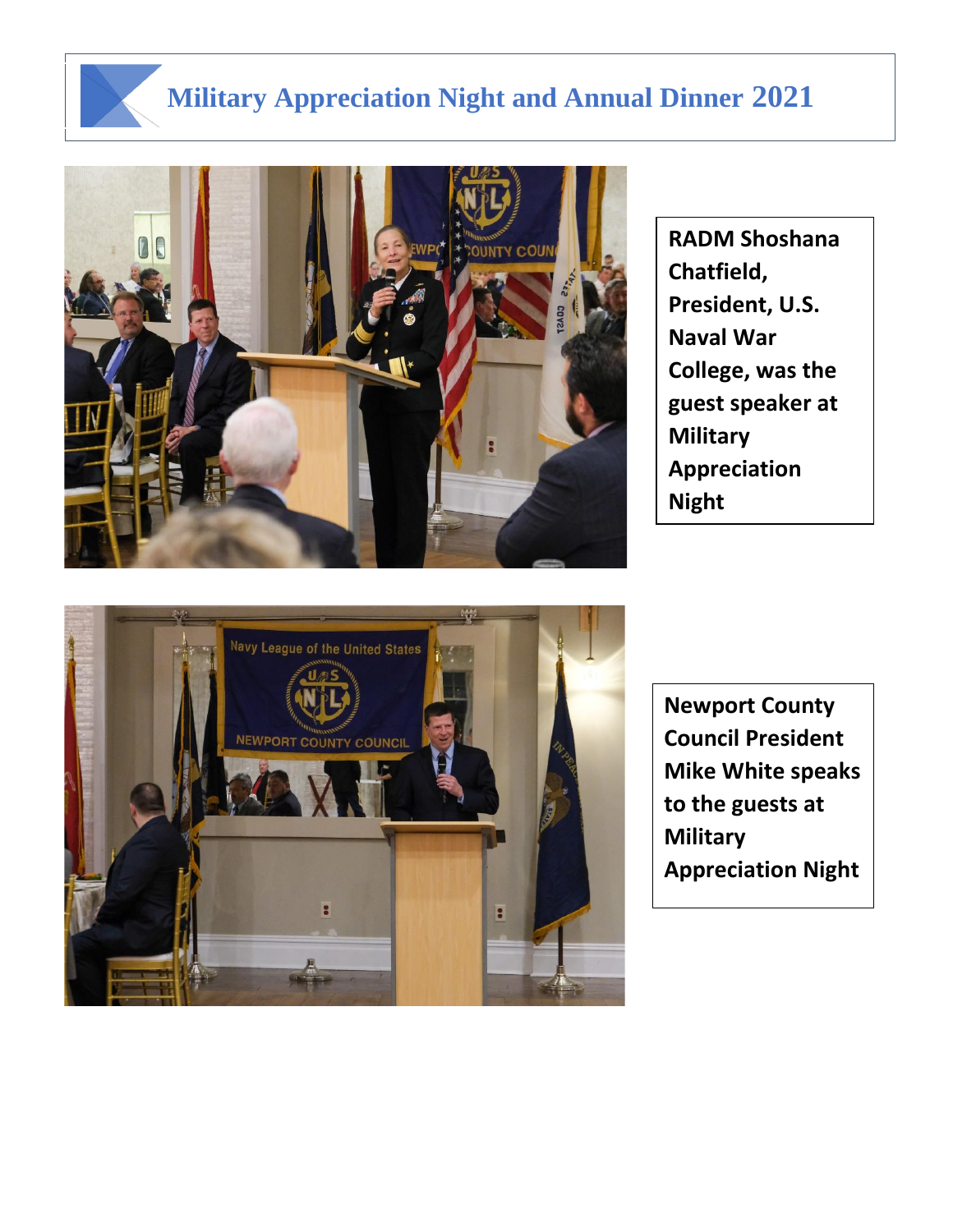## **Newport County Council Happenings**

**Left to Right: Past President Mike Slein, Council President Mike White, Wade Knudson of Raytheon Integrated Defense Systems, Treasurer Walt Wasowski, and Board Member Patrick Burke at presentation of a new Community Affiliate Plaque in recognition of Raytheon's continuing support since 2003 as a Community Affiliate and since 2011 as our first Local Business Associate Member.**





**Newport County Council President Mike White and Board Member Mike Slein present Bank Newport CEO Jack Murphy with a new community affiliate plaque for their many years of support to the Navy League. Bank Newport is the longest-standing community affiliate of the Newport County Council.**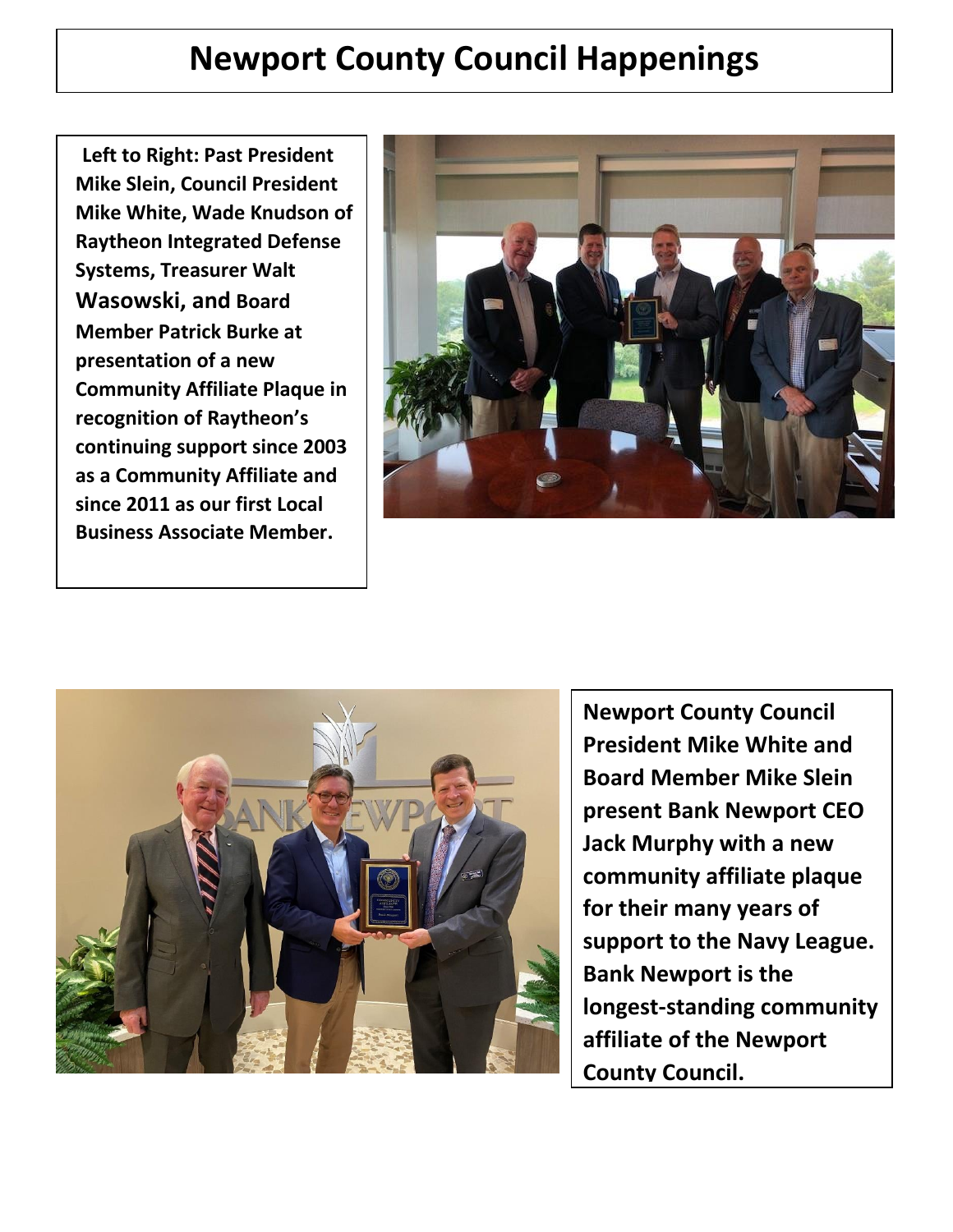## **Newport County Council Happenings**



**Outgoing Council President Mike White (right) is presented with a plaque in recognition of his service as President by Interim President Rob Winneg.**

**The Newport County Council was sad to bid farewell to Council President Rear Admiral (Ret.) Mike White. Rear Admiral White recently relocated to Sterling, Colorado, where he is now serving as President of Northeastern Junior College. Returning to their Colorado roots was not an easy decision for Mike and Marietta White, but ultimately it was a chance to return to family. Rear Admiral White was a superb Council President during a period made extremely challenging by the COVID-19 pandemic. He ensured programs continued, including support to the Sea Cadets, Sailor, and Coast Guardsmen recognition, and a highly successful, well-attended, (and safe) Military Appreciation Night. We maintained our regular schedule of Board meetings under his leadership, and we actively recruited new Council members and Community Affiliates. Mike White accomplished all this while also serving as the Dean of the College of Maritime and Operational Warfare at the U.S. Naval War College, a position with a portfolio of responsibilities that extended to many regions of the globe. Rear Admiral White will be missed, and we wish him "Fair Winds and Following Seas."**